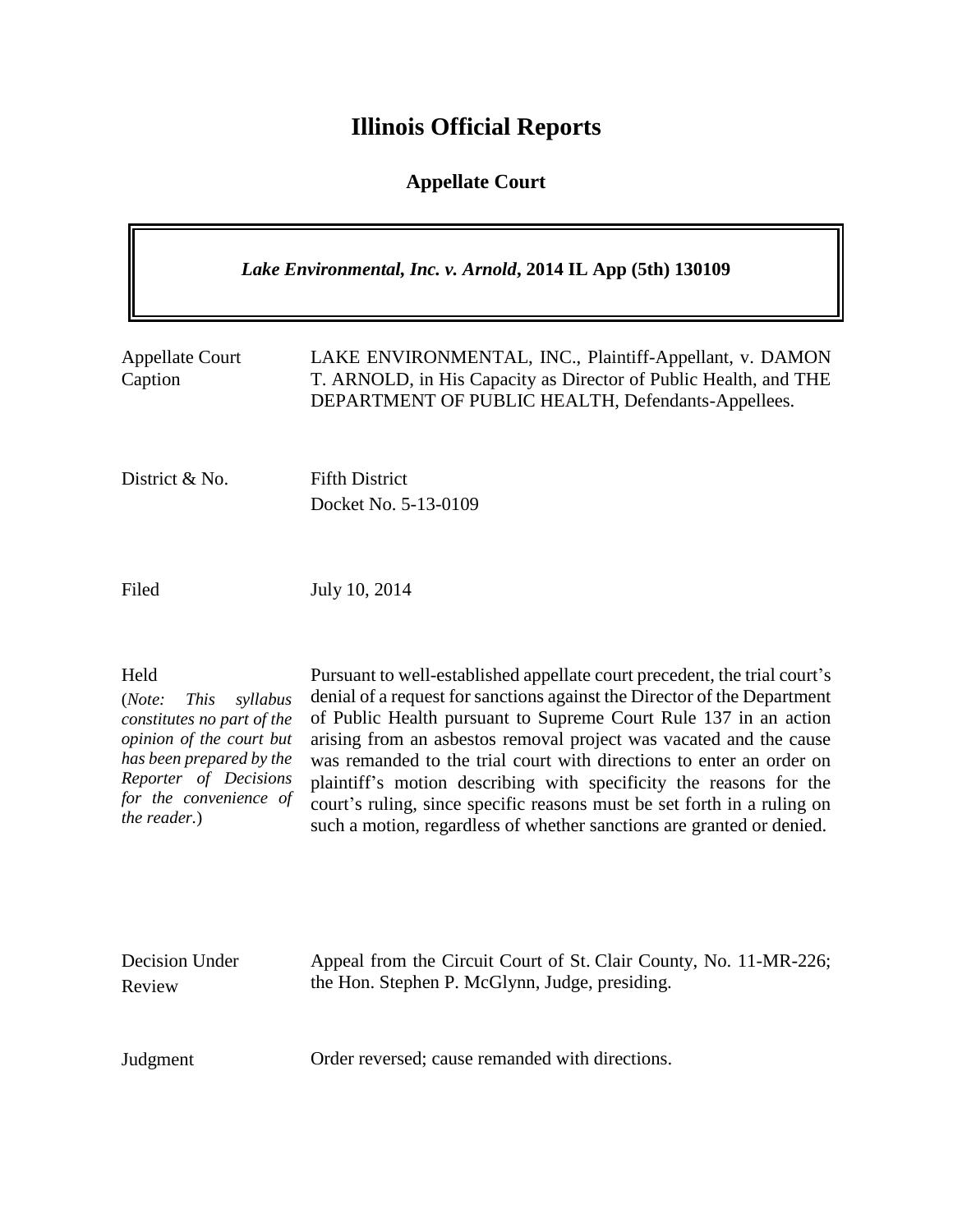Counsel on Appeal David L. Antognoli and Anthony Catalfamo, both of Goldenberg, Heller, Antognoli & Rowland, P.C., of Edwardsville, for appellant. Lisa Madigan, Attorney General, of Chicago (Michael A. Scodro, Solicitor General, and Laura Wunder, Assistant Attorney General, of counsel), for appellees. Panel JUSTICE SPOMER delivered the judgment of the court, with opinion.

Presiding Justice Welch and Justice Chapman concurred in the judgment and opinion.

### **OPINION**

¶ 1 Following protracted litigation at the administrative and circuit court levels, on July 3, 2012, the plaintiff, Lake Environmental, Inc., filed a motion, pursuant to Illinois Supreme Court Rule 137 (eff. Feb. 1, 1994), for sanctions against the defendants, LaMar Hasbrouck, in his capacity as Director of Public Health,<sup>1</sup> and the Illinois Department of Public Health (IDPH). The motion was denied, and the plaintiff now appeals. For the following reasons, we reverse the order of the circuit court and remand with directions.

### ¶ 2 FACTS

¶ 3 As noted above, this case comes to us after protracted litigation. Accordingly, we shall put forth succinctly only those facts necessary to an understanding of our ruling on appeal. On February 18, 2008, IDPH issued a "notice of emergency work stop order" to the plaintiff, halting the plaintiff's work on an asbestos removal project at Scott Air Force Base. On September 18, 2008, IDPH moved for voluntary dismissal of the emergency stop work order proceedings on mootness grounds. The following day, former defendant Damon T. Arnold, in his then-capacity as Director of IDPH, granted, with prejudice, the motion for voluntary dismissal. On March 25, 2010, IDPH sent the plaintiff a notice of intent to revoke the plaintiff's asbestos contractor's license, alleging as the basis for revocation noncompliance by the plaintiff with applicable laws and regulations, all related to the Scott Air Force Base project in 2008. Administrative proceedings followed, and ultimately, on July 28, 2011, Arnold issued a final administrative decision that revoked the plaintiff's license. This complaint for administrative review of that decision was filed in the circuit court on August 30, 2011.

 $\overline{a}$ 

<sup>&</sup>lt;sup>1</sup>Damon T. Arnold was the Director when this action commenced. He has since been replaced by Director LaMar Hasbrouck, who has been substituted as a party by operation of law. See 735 ILCS 5/2-1008(d) (West 2010).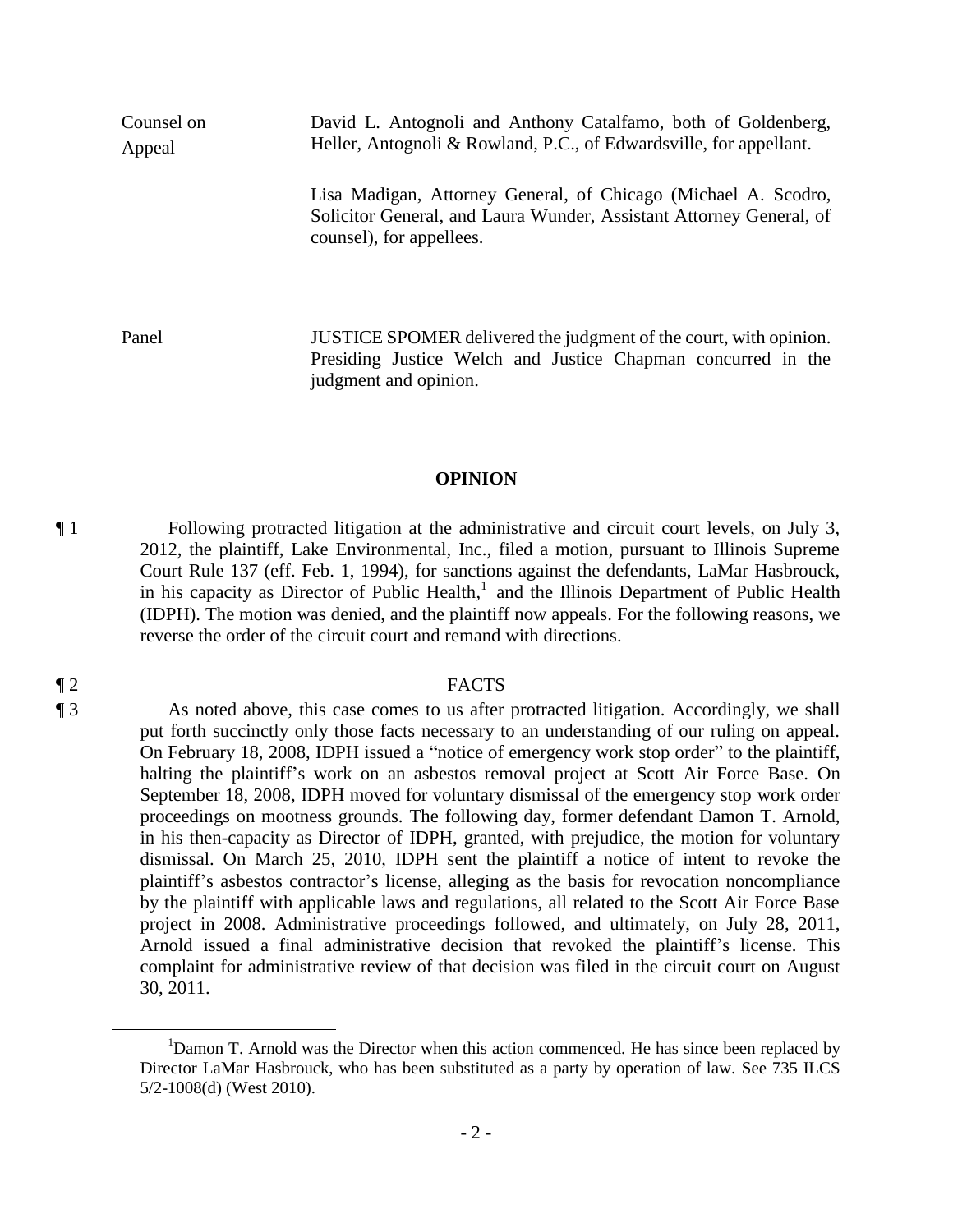¶ 4 On July 26, 2010, during the pendency of the administrative proceedings described above, IDPH initiated an action for civil penalties and injunctive relief against the plaintiff in the circuit court of St. Clair County, also on the basis of the alleged violations during the Scott Air Force Base project in 2008. On September 19, 2011, the trial judge in that case dismissed the civil penalties complaint, with leave to refile. Subsequently, in this case, on April 25, 2012, the same trial judge ordered IDPH to reinstate the plaintiff's license pending his decision on the merits. On June 4, 2012, the judge entered an order that, *inter alia*, reversed the revocation of the plaintiff's license and remanded for "further proceedings to determine whether or not" the plaintiff's license "should be suspended or revoked." On July 3, 2012, the plaintiff filed a motion for sanctions pursuant to Illinois Supreme Court Rule 137 (eff. Feb. 1, 1994). On July 24, 2012, a hearing was held on the motion, and at the conclusion of the hearing, the same trial judge took the matter under advisement and told the parties that a written decision would follow. On November 26, 2012, the judge entered an order which stated, in full, "Plaintiff's request for sanctions pursuant to Rule 137 is denied." The plaintiff filed a motion to reconsider the denial of sanctions, which was heard by a different judge, as the initial trial court judge was no longer on the bench. The motion to reconsider, which noted, *inter alia*, the lack of an explanation for the denial of sanctions, was denied on February 7, 2013, again without explanation, and this timely appeal followed.

### ¶ 5 ANALYSIS

¶ 6 As a threshold matter, we note that the defendants contend this court does not have jurisdiction over this appeal. As they correctly note, this court has a duty to consider its jurisdiction and to dismiss any appeal over which it determines that no jurisdiction exists. See, *e.g.*, *Peabody Coal Co. v. Industrial Comm'n*, 307 Ill. App. 3d 393, 395 (1999). The defendants point out that, in general, when the circuit court reverses an administrative agency's decision and remands the matter for further proceedings by that agency, the circuit court's order is not final for purposes of appellate jurisdiction. See, *e.g.*, *Edmonds v. Illinois Workers' Compensation Comm'n*, 2012 IL App (5th) 110118WC, ¶ 19. "However, if, on remand, the agency has only to act in accordance with the directions of the court and conduct proceedings on uncontroverted incidental matters or merely make a mathematical calculation, then the order is final for purposes of appeal." *Id*. In the case at bar, the defendants contend the trial judge's June 4, 2012, order "appears patently non-final by ordering a remand that authorizes more than ministerial action." The plaintiff counters that: (1) the order fully adjudicated all issues, found without merit IDPH's purported justifications for revoking the plaintiff's license, and therefore left IDPH with no discretion on remand and no choice but to reinstate the plaintiff's license, and (2) in any event, by the time the trial judge ruled on the plaintiff's request for sanctions, the remand had been completed and the plaintiff's license had been reinstated. We agree with the plaintiff with regard to both counts and conclude we have jurisdiction over this appeal. Accordingly, we now turn to the arguments of the parties.

¶ 7 On appeal, the plaintiff contends that the trial judge's one-sentence order–which, as noted above, states in full, "Plaintiff's request for sanctions pursuant to Rule 137 is denied"–should be reversed and this cause should be remanded because the order provides no explanation for the judge's decision to deny the plaintiff's request for sanctions and because the trial judge provided no basis orally for his ruling, instead taking the matter under advisement at the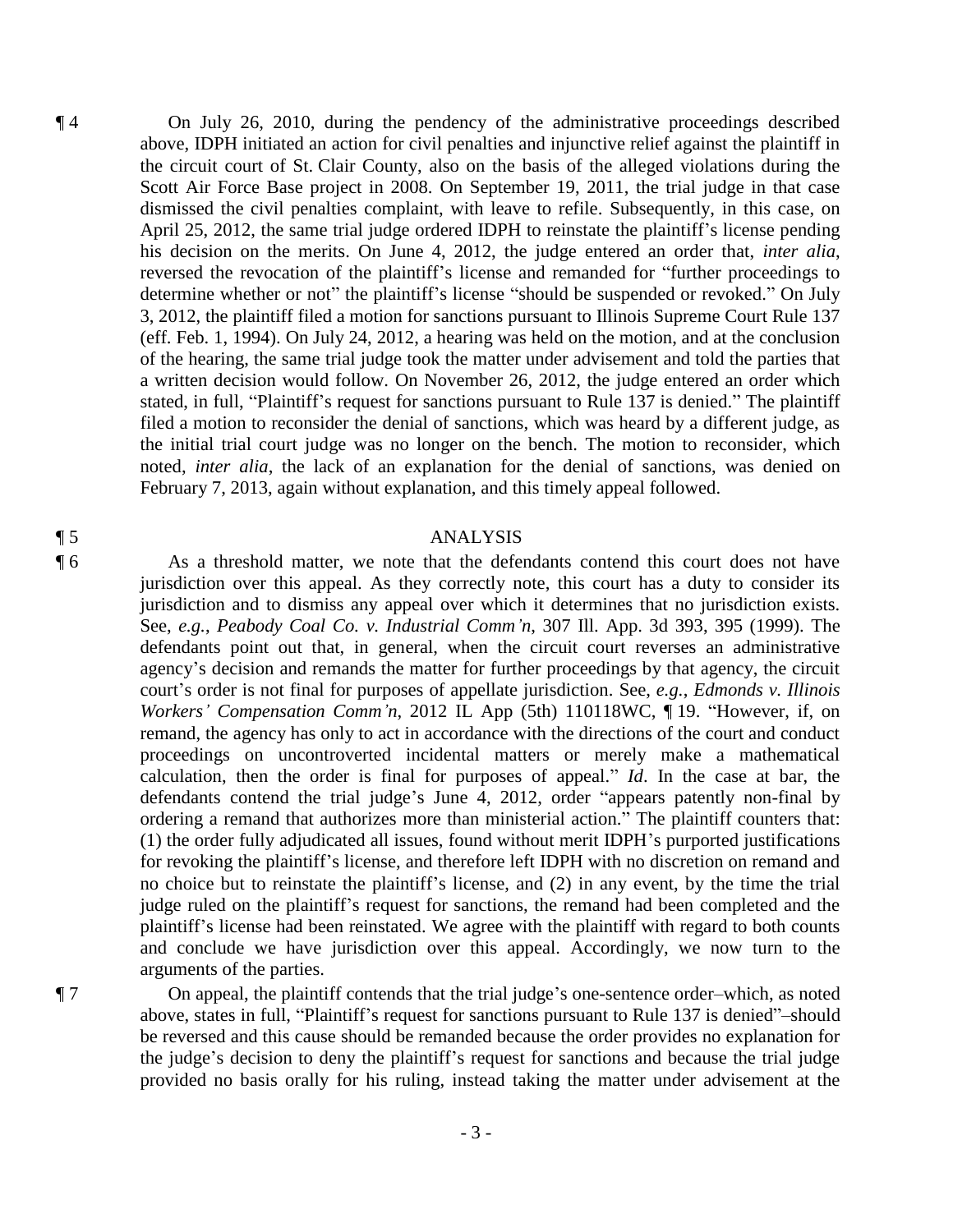conclusion of the hearing and telling the parties a written decision would follow. We agree. As the plaintiff notes, our colleagues in the Second District have long held, in a well-reasoned line of decisions that stretches back to 1992, that when a trial judge rules on a motion for sanctions pursuant to Rule 137, that judge must provide specific reasons for his or her ruling, regardless of whether sanctions are granted or denied. In *In re Estate of Smith*, 201 Ill. App. 3d 1005, 1009 (1990), our colleagues in the Third District acknowledged the long-standing rule that "[t]he decision whether to impose sanctions [pursuant to Rule 137] is within the sound discretion of the trial judge and will not be reversed on appeal absent an abuse of discretion," but noted that "the predicate to such deference is that the circuit court make an informed and reasoned decision." The *Smith* court noted that for such a decision to occur, the trial judge should hold a hearing on the motion for sanctions. *Id*. Following that hearing, the decision rendered–either orally or in writing–with regard to sanctions "needs to clearly set forth the factual basis for the result reached." *Id*. That is because upon review it is the function of this court to determine "whether (1) the circuit court's decision was an informed one, (2) the decision was based on valid reasons that fit the case, and (3) the decision followed logically from the application of the reasons stated to the particular circumstances of the case." *Id*. at 1010. The *Smith* court noted that "[f]or a court of review to enter its decision without benefit of the trial court's explicit findings tends to establish too many *ad hoc* rules of law as to the correct result in any given case." *Id*. Accordingly, the court vacated the trial court's order and remanded with directions that the trial court hold a hearing and then "set forth on the record and with specificity the reasons for its decision." *Id*.

¶ 8 Two years later, our colleagues in the Second District issued the first in their line of decisions on this issue, *North Shore Sign Co. v. Signature Design Group, Inc.*, 237 Ill. App. 3d 782 (1992). Therein, the court cited *Smith* with approval and added reasoning that is particularly relevant to a case with as complicated a history as the instant one: "A reviewing court should not be put in the position of making the trial court's findings" and "should not be required to speculate as to which of the determinative facts and legal theories the trial court relied on in deciding" whether to allow or deny sanctions. *Id*. at 791. The following year, in *Heiden v. Ottinger*, 245 Ill. App. 3d 612, 621-22 (1993), the court held that even when a hearing on a Rule 137 motion has been held, if the trial judge fails to make specific findings that articulate the reasons for his or her decision to deny sanctions, the judge's order must be vacated and the cause remanded for further proceedings. Subsequently, in *O'Brien & Associates, P.C. v. Tim Thompson, Inc.*, 274 Ill. App. 3d 472, 482-83 (1995), the court rejected the notion that an explanation is required only when sanctions are granted, instead holding that the trial court "must set forth the reasons and basis for its decision" regardless of whether the court "imposes or declines to impose Rule 137 sanctions." That is because "[w]ere a trial court not obliged to make explicit the legal or factual basis for its decision not to impose sanctions, the foundation for valid appellate review \*\*\* would crumble" and appellate review "would become an *ad hoc*, inconsistent, and speculative affair." *Id*. at 483. Likewise, in *Kellett v. Roberts*, 281 Ill. App. 3d 461, 464-65 (1996), the court found the following vagueness from a trial judge to be inadequate: " 'Rule 137, that's within the discretion of the court to award or not to award. I'm exercising that discretion in this case. I will not award Rule 137 [sanctions] \*\*\*.' " The *Kellett* court reversed the trial judge's decision and remanded for further proceedings. *Id*. at 465.